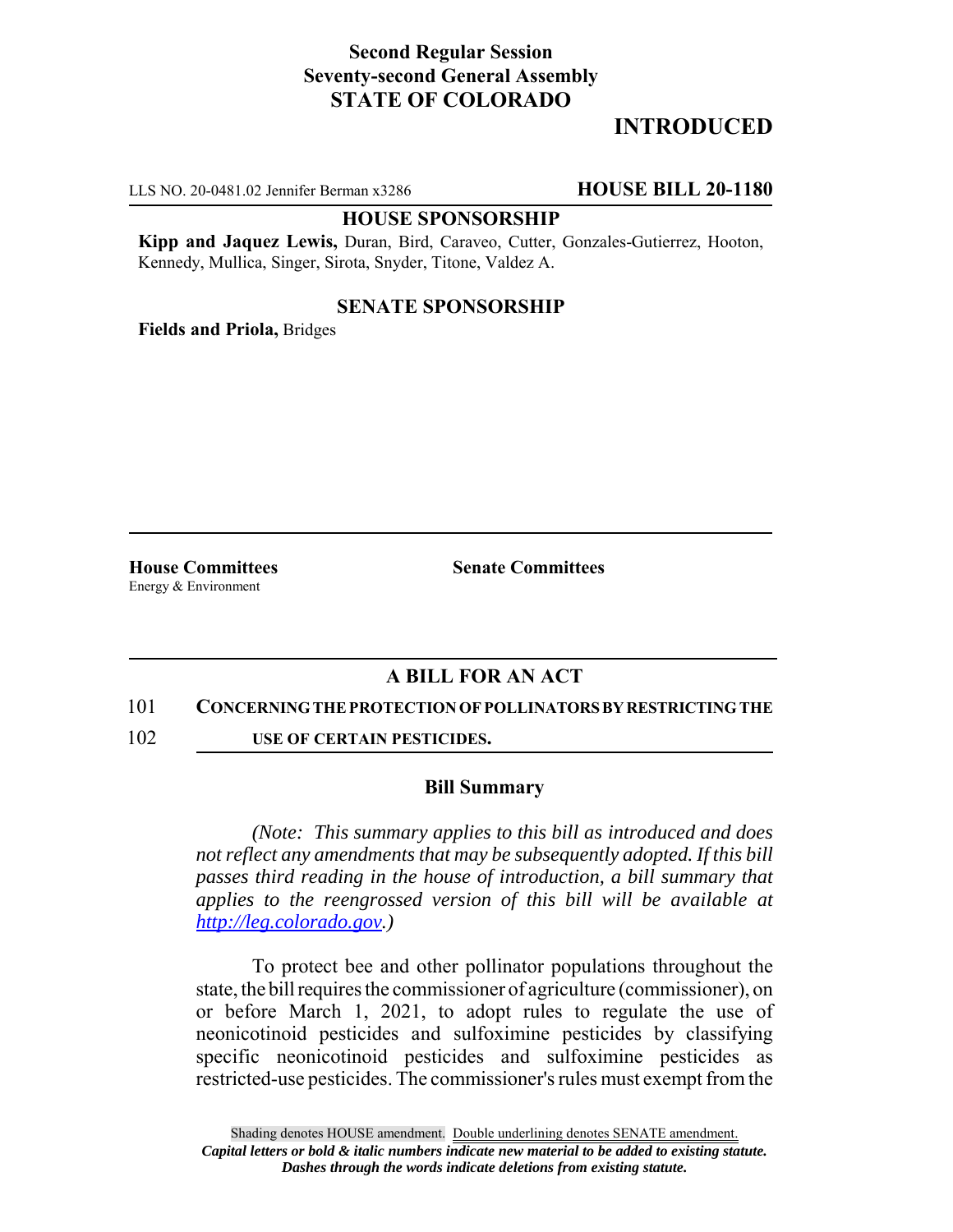restricted use of the pesticides their use as indoor pest control, personal care, and pet care products; however, the commissioner, thereafter, may amend the rules to disallow their use as indoor pest control, personal care, or pet care products if the commissioner determines that another commercially available product that is not a neonicotinoid pesticide or a sulfoximine pesticide is as or more effective than a neonicotinoid pesticide or a sulfoximine pesticide when used in accordance with the product's label directions for the same indoor pest control, personal care, or pet care use or uses.

The commissioner's rules regarding the restricted use of neonicotinoid pesticides and sulfoximine pesticides must not apply to commercial applicators, limited commercial applicators, public applicators, qualified supervisors, certified operators, and private applicators.

| $\mathbf{1}$   | Be it enacted by the General Assembly of the State of Colorado:     |
|----------------|---------------------------------------------------------------------|
| $\overline{2}$ | <b>SECTION 1.</b> Short title. The short title of this act is the   |
| 3              | "Pollinator Protection Act of 2020".                                |
| $\overline{4}$ | <b>SECTION 2.</b> In Colorado Revised Statutes, 35-9-103, amend the |
| 5              | introductory portion; and $add(9.5)$ and $(13)$ as follows:         |
| 6              | 35-9-103. Definitions. As used in this article ARTICLE 9, unless    |
| $\overline{7}$ | the context otherwise requires:                                     |
| 8              | "NEONICOTINOID PESTICIDE" MEANS A PESTICIDE<br>(9.5)                |
| 9              | CONTAINING AN ACTIVE INGREDIENT BELONGING TO THE NEONICOTINOID      |
| 10             | <b>CLASS OF INSECTICIDES.</b>                                       |
| 11             | (13) "SULFOXIMINE PESTICIDE" MEANS A PESTICIDE CONTAINING           |
| 12             | AN ACTIVE INGREDIENT BELONGING TO THE SULFOXIMINE CLASS OF          |
| 13             | <b>INSECTICIDES.</b>                                                |
| 14             | <b>SECTION 3.</b> In Colorado Revised Statutes, 35-9-118, add (3.5) |
| 15             | as follows:                                                         |
| 16             | 35-9-118. Powers and duties of the commissioner - rules.            |
| 17             | (3.5) (a) ON OR BEFORE MARCH 1, 2021, THE COMMISSIONER SHALL        |
|                |                                                                     |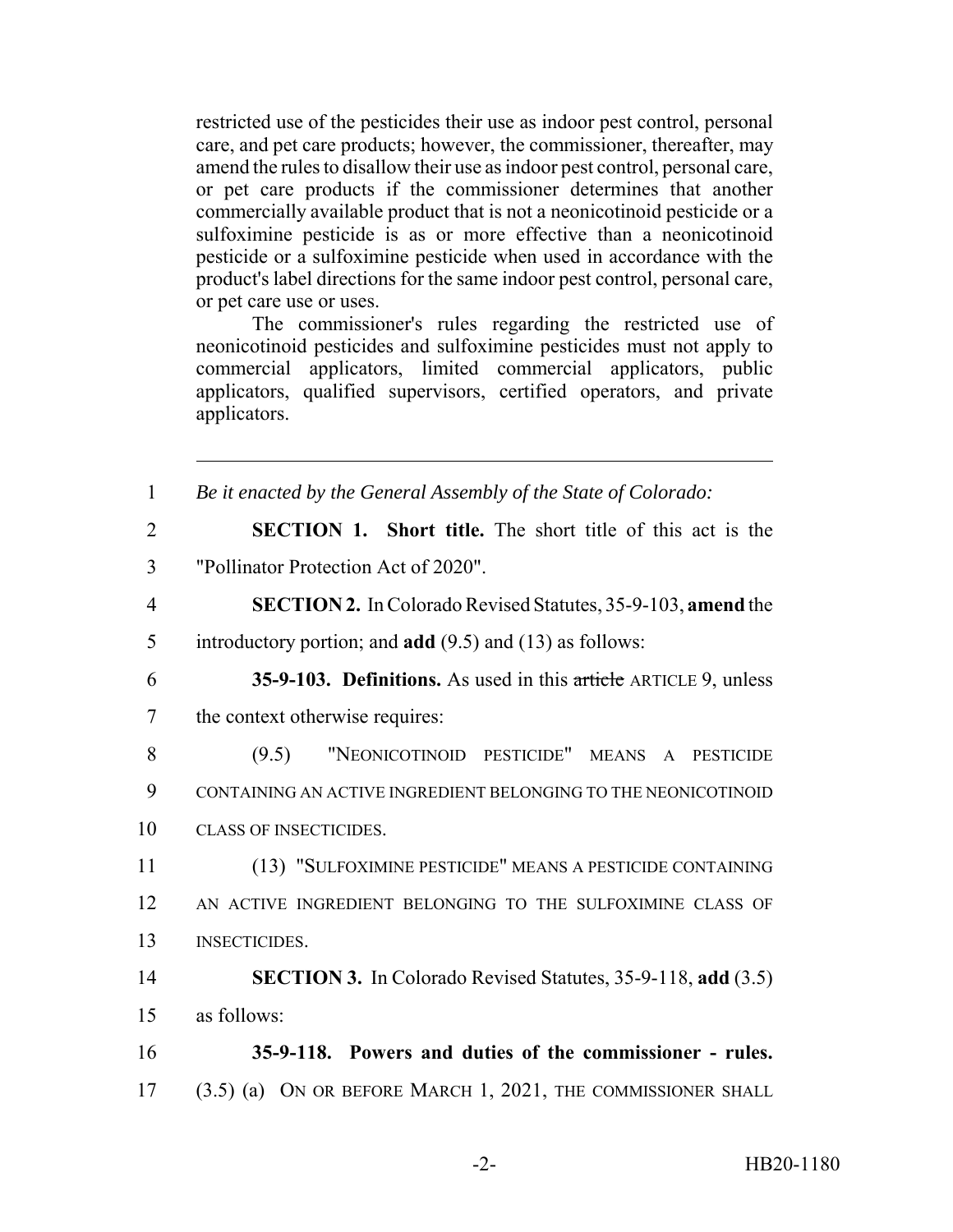ADOPT RULES TO IDENTIFY THE FOLLOWING AS RESTRICTED-USE PESTICIDES:

- (I) PESTICIDES CONTAINING THE FOLLOWING ACTIVE INGREDIENTS:
- (A) IMIDACLOPRID;
- (B) NITHIAZINE;
- (C) ACETAMIPRID;
- (D) CLOTHIANIDIN;
- (E) DINOTEFURAN;
- (F) THIACLOPRID; AND
- 10 (G) THIAMETHOXAM; AND

 (II) SULFOXIMINE PESTICIDES CONTAINING THE ACTIVE INGREDIENT SULFOXAFLOR.

 (b) NOTWITHSTANDING SUBSECTION (3.5)(a) OF THIS SECTION AND SUBJECT TO SUBSECTION (3.5)(c)(I) OF THIS SECTION, THE COMMISSIONER'S RULES MUST ESTABLISH AN EXEMPTION FROM THE RESTRICTED USE OF PESTICIDES CONTAINING THE ACTIVE INGREDIENTS LISTED IN SUBSECTION (3.5)(a) OF THIS SECTION FOR THE USE OF A PRODUCT CONTAINING ONE OR MORE OF THE ACTIVE INGREDIENTS IF THE PRODUCT IS USED:

- 20 (I) IN ACCORDANCE WITH THE PRODUCT'S LABEL DIRECTIONS; AND
- (II) AS A:
- (A) PET CARE PRODUCT;
- (B) PERSONAL CARE PRODUCT; OR
- (C) INDOOR PEST CONTROL PRODUCT.

 (c) (I) IN CONSULTATION WITH THE PESTICIDE ADVISORY COMMITTEE CREATED IN SECTION 35-10-125, THE COMMISSIONER MAY 27 AMEND THE RULES PROMULGATED PURSUANT TO THIS SUBSECTION (3.5)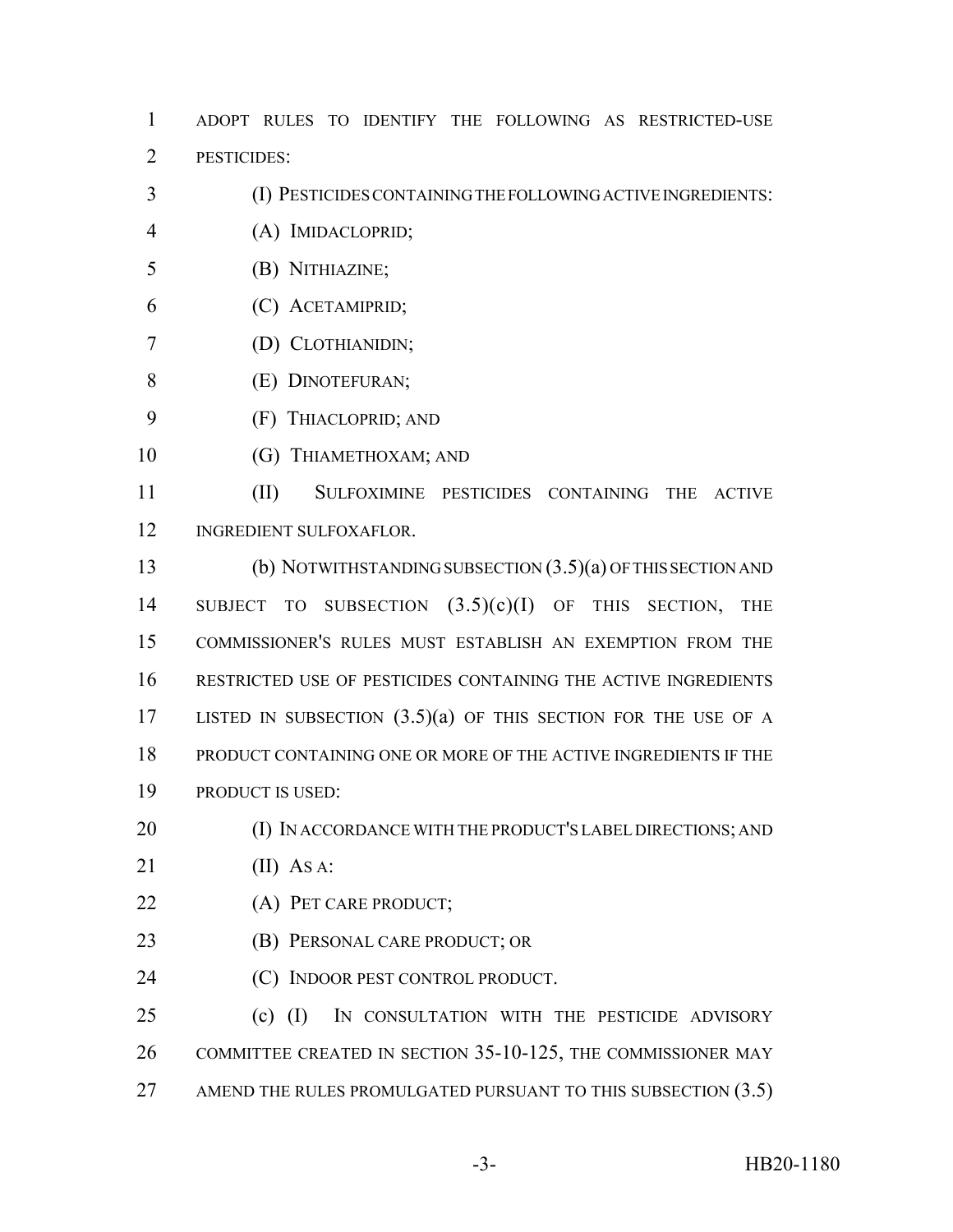TO:

 (A) DISALLOW A RESTRICTED-USE PESTICIDE'S PERMITTED USE PURSUANT TO RULES PROMULGATED UNDER SUBSECTION (3.5)(b) OF THIS SECTION IF THE COMMISSIONER IS SATISFIED THAT ANOTHER COMMERCIALLY AVAILABLE PRODUCT THAT IS REGISTERED UNDER THIS ARTICLE 9 AND IS NOT A NEONICOTINOID PESTICIDE AND NOT A SULFOXIMINE PESTICIDE IS AS OR MORE EFFECTIVE THAN A NEONICOTINOID PESTICIDE OR A SULFOXIMINE PESTICIDE FOR THE SAME USE OR USES 9 LISTED IN SUBSECTION  $(3.5)(b)(II)$  OF THIS SECTION; AND

(B) PROTECT THE PUBLIC HEALTH, SAFETY, AND ENVIRONMENT.

(II) NOTHING IN THIS SUBSECTION (3.5):

 (A) PREVENTS THE COMMISSIONER FROM RESTRICTING THE USE OF OTHER NEONICOTINOID PESTICIDES OR SULFOXIMINE PESTICIDES IF RESTRICTING THEIR USE IS DONE IN ACCORDANCE WITH THE COMMISSIONER'S AUTHORITY UNDER THIS ARTICLE 9;

 (B) ALTERS, LIMITS, OR EXPANDS THE COMMISSIONER'S EXISTING AUTHORITY TO DESIGNATE A PESTICIDE THAT IS NOT A NEONICOTINOID PESTICIDE OR SULFOXIMINE PESTICIDE AS A STATE RESTRICTED-USE OR LIMITED-USE PESTICIDE UNDER THIS ARTICLE 9; OR

**(C)** ALTERS OR LIMITS THE OBLIGATIONS OF A COMMERCIAL APPLICATOR, REGISTERED LIMITED COMMERCIAL APPLICATOR OR HIS OR HER EMPLOYEE, REGISTERED PUBLIC APPLICATOR OR HIS OR HER EMPLOYEE, QUALIFIED SUPERVISOR, CERTIFIED OPERATOR, OR PRIVATE APPLICATOR, AS THOSE TERMS ARE DEFINED IN SECTION 35-10-103, TO COMPLY WITH THE LICENSE OR REGISTRATION REQUIREMENTS IMPOSED ON THEM PURSUANT TO ARTICLE 10 OF THIS TITLE 35.

27 (d) EXCEPT AS SPECIFIED IN SUBSECTION  $(3.5)(c)(II)(C)$  OF THIS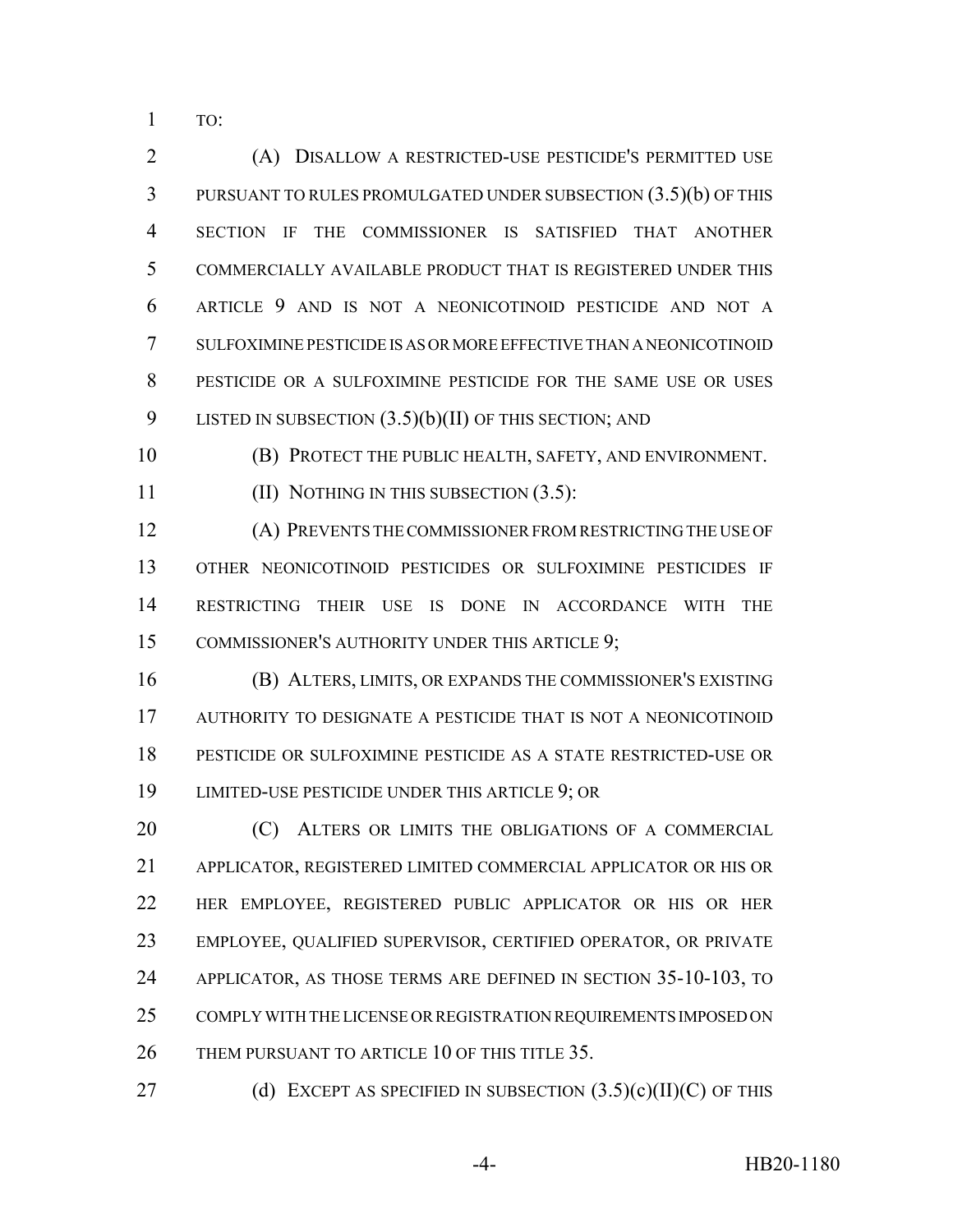1 SECTION, THE FOLLOWING PERSONS ARE EXEMPT FROM ANY LICENSURE REQUIREMENTS FOR USE OF A PESTICIDE DESIGNATED AS A STATE RESTRICTED-USE PESTICIDE PURSUANT TO THIS SUBSECTION (3.5): (I) A COMMERCIAL APPLICATOR, AS DEFINED IN SECTION 35-10-103 (2), OR AN EMPLOYEE WORKING UNDER THE COMMERCIAL APPLICATOR'S SUPERVISION;

 (II) A REGISTERED LIMITED COMMERCIAL APPLICATOR, AS DEFINED IN SECTION 35-10-103(8), OR AN EMPLOYEE WORKING UNDER THE LIMITED COMMERCIAL APPLICATOR'S SUPERVISION;

 (III) A REGISTERED PUBLIC APPLICATOR, AS DEFINED IN SECTION 35-10-103 (12), OR AN EMPLOYEE WORKING UNDER THE PUBLIC APPLICATOR'S SUPERVISION;

 (IV) A QUALIFIED SUPERVISOR, AS DEFINED IN SECTION 35-10-103 (13);

 (V) A CERTIFIED OPERATOR, AS DEFINED IN SECTION 35-10-103 (1); AND

 (VI) A PRIVATE APPLICATOR, AS DEFINED IN SECTION 35-10-103 (11.5).

 **SECTION 4. Act subject to petition - effective date.** This act takes effect at 12:01 a.m. on the day following the expiration of the ninety-day period after final adjournment of the general assembly (August 5, 2020, if adjournment sine die is on May 6, 2020); except that, if a referendum petition is filed pursuant to section 1 (3) of article V of the state constitution against this act or an item, section, or part of this act within such period, then the act, item, section, or part will not take effect unless approved by the people at the general election to be held in